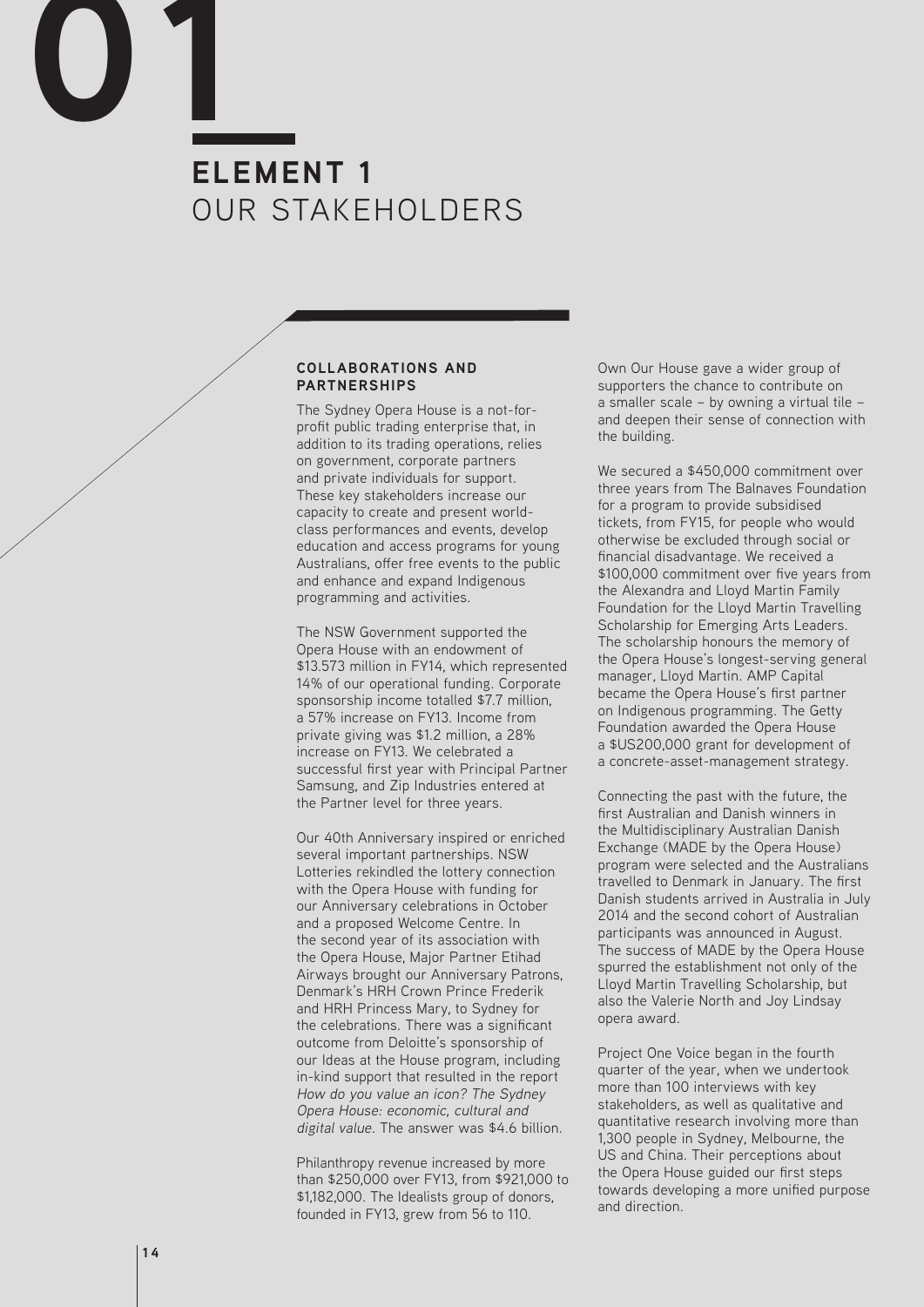### **DIGITAL REACH**

Digital content is central to our vision for enhancing access to performances and experiences for the broadest possible audience. People are engaging with our content across all devices with significant growth via mobile and tablet. There was 70% growth in FY14 compared with FY13 in the number of visits to our website via mobile phone (from 906,313 to 1,540,491) and a 56% increase for tablets (from 543,626 to 847,348).

With Major Partner Google Australia, the Opera House streamed eight concerts on its Live at the House YouTube channel and produced another four, including three with the Sydney Symphony Orchestra. These delivered nearly two million views and the equivalent of 19 years of watch time. A total of 641,971 hours, equating to 73.28 years of watch time, was spent watching SOH videos on demand. Our social media channels have a total following of one million each month (an increase of 35%) and Facebook reach is estimated at 135 million.

Connected Classroom is the flagship of the Opera House's Digital Education Program, established in 2012. Now in its third year, the core program for primary schools, Discover the House and Discover the Stage, was supported with solid bookings and positive feedback.

The digital tour Guwanyi Walama: To Tell and Return was developed this year and received great acclaim for its content and the interactive nature of the experience. It explores the history of Bennelong Point and the Gadigal lands of Sydney Cove before 1788. The 45-minute tour combines live presentation from the Opera House with cutting-edge animation and has been designed to align with

the NSW schools curriculum. Demand is greater than can be met and the Opera House has identified this as a potential growth area.

#### **ACCESS STRATEGIC PLAN**

All actions from Year 2 of the Access Strategic Plan 2013-15 were implemented or started. An exciting new partnership with the Museum of Contemporary Art, Bella in the House, was piloted, offering a full-day excursion that combines the MCA Bella Program with an Opera House tour tailored to the individual requirements of students aged five to 18 with a physical, intellectual, behavourial or sensory disability. An annual schedule of accessible performances for schools and families was integrated into our Kids at the House and House Education programs, including: audio-described and pre-show sensory touch tours; Auslan-interpretation; captioning; and autism-friendly performances accompanied by Meet Your Seat preparation excursions.

This year for the first time the Opera House offered audio-description of the Vivid LIVE festival centrepiece Lighting of the Sails, delivered by staff volunteers. We also incorporated designated accessible viewing areas and special customer transport accommodations to allow visitors with a disability to better enjoy major events such as New Year's Eve and Vivid LIVE.

Three final-year university students with a disability completed the Stepping Into paid internship program, two with the Building Development and Maintenance Team and one with the Safety Team.